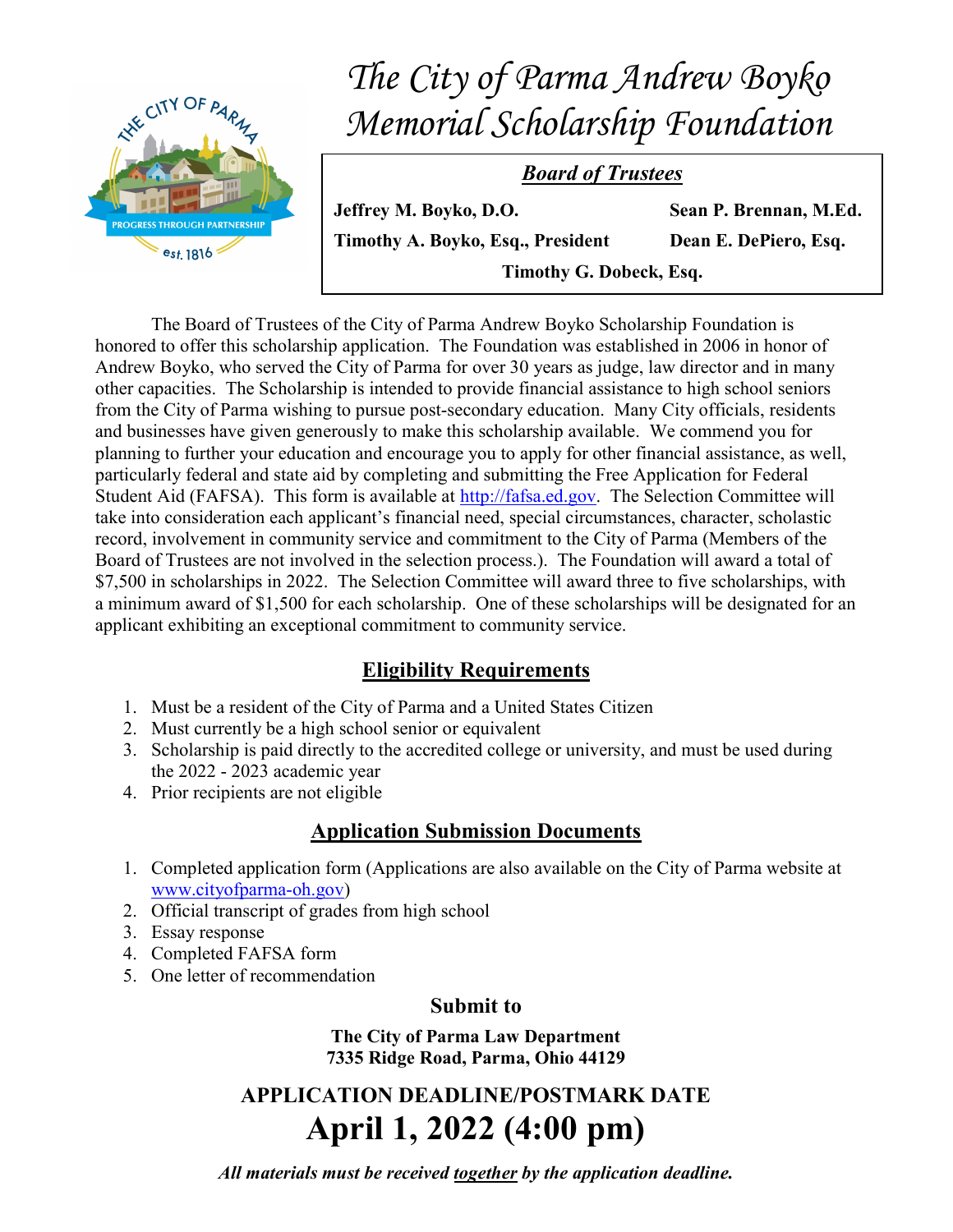

City of Parma Andrew Boyko Memorial Scholarship Foundation Application Form

Applicant Number\_\_\_\_\_\_\_\_\_

| <b>GENERAL INFORMATION (Please print or type in blue or black ink.)</b>           |         |            |  |  |
|-----------------------------------------------------------------------------------|---------|------------|--|--|
|                                                                                   |         |            |  |  |
| Name $\frac{1}{(Last)}$                                                           | (First) | (Middle)   |  |  |
| Address (Street)                                                                  |         |            |  |  |
|                                                                                   | (City)  | (Zip Code) |  |  |
|                                                                                   |         |            |  |  |
| Are you a United States Citizen? ___ Yes __ No                                    |         |            |  |  |
| <b>OPTIONAL</b> (Check the appropriate responses)                                 |         |            |  |  |
|                                                                                   |         |            |  |  |
| Female __ Male                                                                    |         |            |  |  |
| __ African __ Asian __ Caucasian __ Latino __ Native American __ Specify (_______ |         |            |  |  |
| <b>ACADEMIC INFORMATION (Secondary School Education Information)</b>              |         |            |  |  |
|                                                                                   |         |            |  |  |
|                                                                                   |         |            |  |  |
|                                                                                   |         |            |  |  |
| Phone Number: ( )                                                                 |         |            |  |  |
| (Street)                                                                          | (City)  | (Zip Code) |  |  |
|                                                                                   |         |            |  |  |
| <b>COLLEGE/POST-SECONDARY SCHOOL PLANS</b>                                        |         |            |  |  |
|                                                                                   |         |            |  |  |
| School Name                                                                       |         |            |  |  |
| School Name                                                                       |         |            |  |  |
| School Name                                                                       |         |            |  |  |
|                                                                                   |         |            |  |  |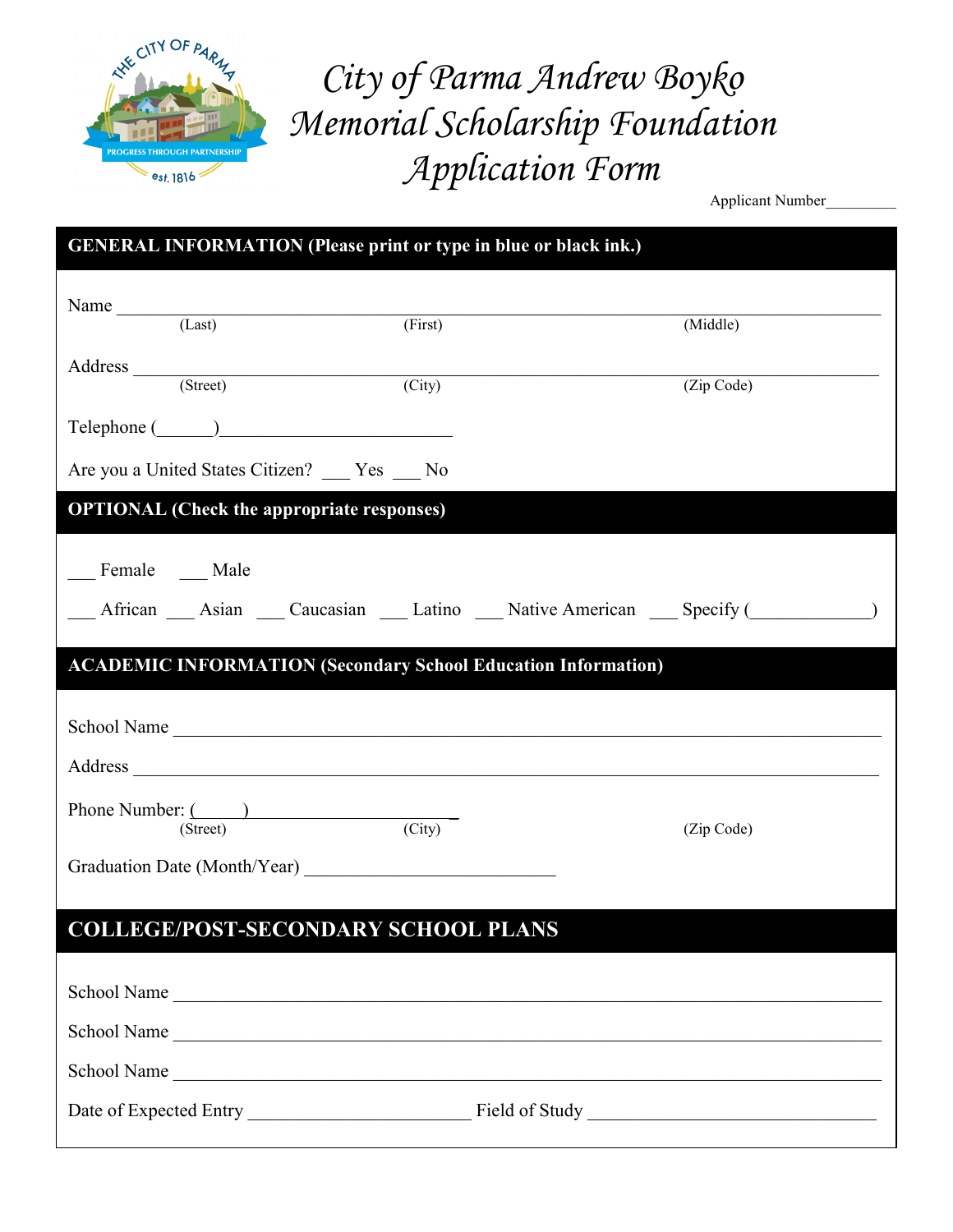# ACTIVITIES, AWARDS AND HONORS (Include school and other activities in which you have participated)

## **COMMUNITY SERVICE** (List volunteer and community service activities during the past two years)

# **ESSAY QUESTION**

"How will your education benefit your future career goals and contribute to the good of the City of Parma?"

(Type your essay on separate paper, no more than 250 words, single-spaced. Be sure to use correct grammar, punctuation and spelling.)

SPECIAL CIRCUMSTANCES (Please report any family or personal circumstances you feel warrants attention.)